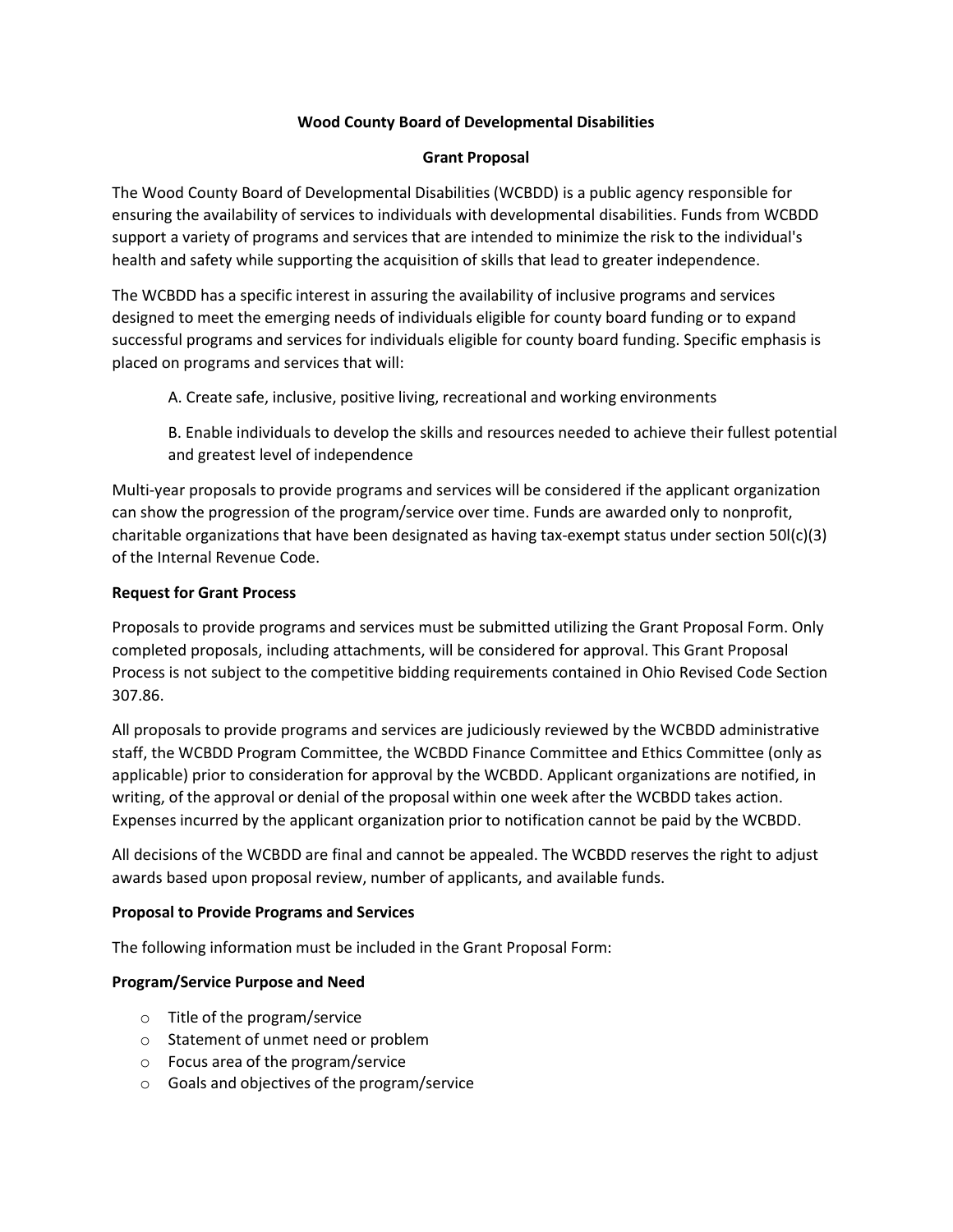## **Program/Service Implementation**

- o Plans and timeframe for implementation
- $\circ$  Identification of individual(s) responsible for oversight of the program/service, including qualifications

## **Program/Service Evaluation**

- $\circ$  Criteria and procedures to evaluate the success of the proposed program/service
- $\circ$  Relate this evaluation to the stated goals and objectives of the program/service

## **Program/Service Sustainability**

- $\circ$  Identification of plans for securing ongoing support for the program/service once WCBDD funds are expended
- $\circ$  Identification of anticipated future financial needs of the program/service and potential funding sources

## **Program/Service Budget**

- o One-page program/service budget:
	- Specific grant period
	- Line-item expenses that clearly detail the proposed use of WCBDD funds
	- **•** Projected income and expenses for the proposed program or service

## **Program and Service Recognition**

 $\circ$  Identification of how the organization will communicate and with whom the organization will communicate the progress and results of the program/service

# **Attachments (If applicable)**

- o Names and affiliations of the applicant organization's Board of Trustees
- $\circ$  Brief background/history of the applicant organization, including when and how the organization was established, mission statement, accomplishments to date, and a listing of all current programs and services
- o Most recent audit (if unaudited, income and expense statements and balance sheet must be provided)
- o Current operating budget
- $\circ$  Copy of applicant organization's tax exemption letter from the Internal Revenue Service.
- o Program/service budget information (as referenced above)

## **Proposal Review Criteria - All proposals must addressthe following:**

- Meet a significant need of the individuals with developmental disabilities in Wood County
- Support and increase the inclusion of individuals with developmental disabilities in the community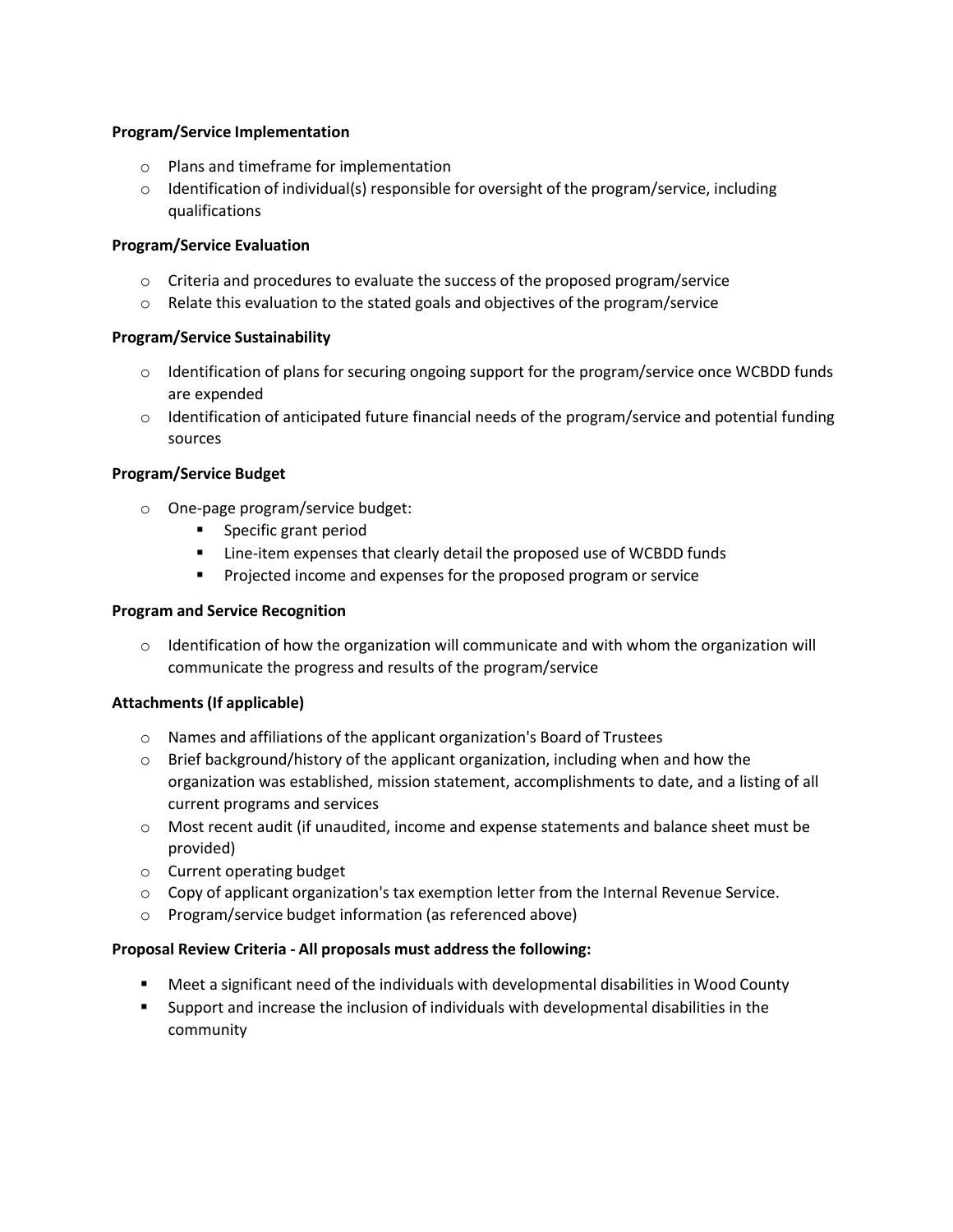- **•** Demonstrate an efficient use of WCBDD resources to serve only individuals who have been determined eligible to receive WCBDD services
- Promote collaborative, coordinated services between and among organizations and elimination of unnecessary duplicated services
- **•** Propose specific programs and services rather than general operating support for the organization
- Provide a practical plan to desegregate congregate services, if applicable
- Provide a sensible and sound plan for obtaining continuing financial support once WCBDD funds are expended

# **The WCBDD will not approve funds to/for:**

- Support the general operating budget or budget deficit of established organizations
- Replace or supplant other sources of available funding for programs or services, including services that are payable by Medicaid
- Sponsorships in media or political action campaigns
- Sponsorship in sectarian activities of religious organizations

Additional information may be obtained:

## **Rhonda Kendall, Administrative Assistant Supervisor**

**Wood County Board of Developmental Disabilities 1921 E. Gypsy Lane Road Bowling Green, Ohio 43402 Telephone: (419) 352-5115**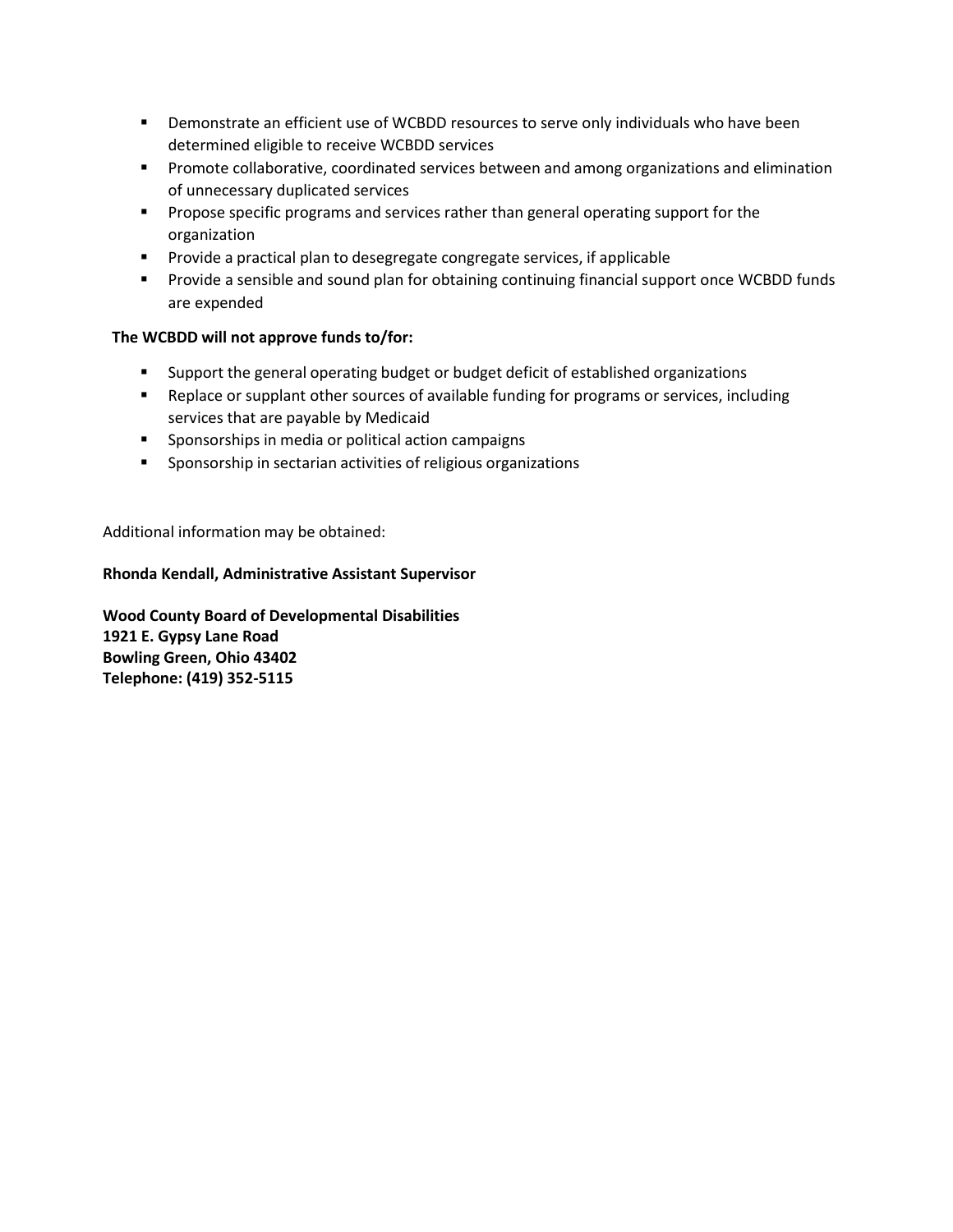# Grant Proposal Form

Completed forms should be returned to [rkendall@woodcountydd.org](mailto:rkendall@woodcountydd.org) along with applicable attachments. If more room is needed, please attach document with field number and additional information.

1. Program/Service Purpose and Need:

2. Program/Service Implementation:

3. Program/Service Evaluation: